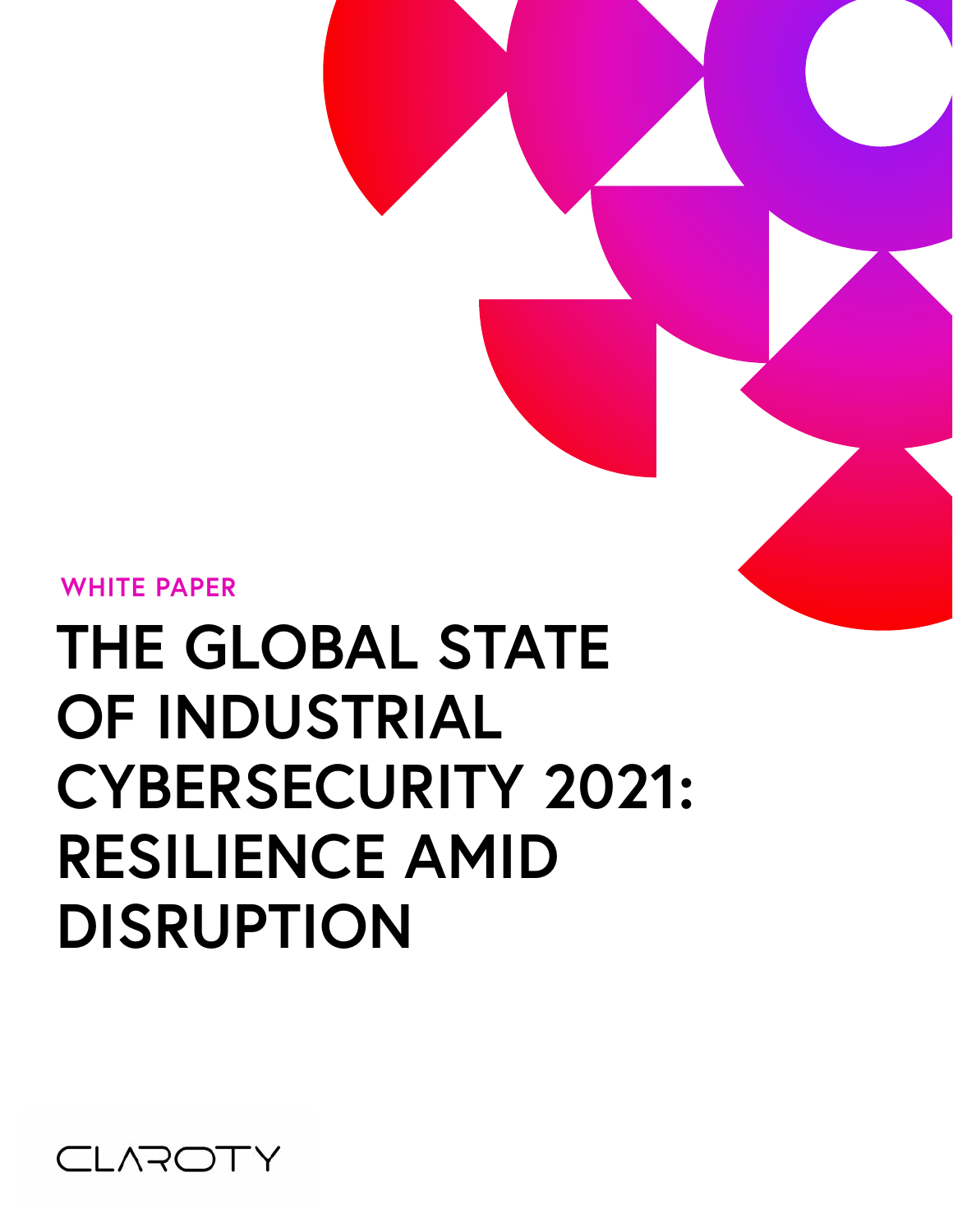## **EXECUTIVE SUMMARY**

This independent, global survey of 1,100 information technology (IT) and operational technology (OT) security professionals who work full time for enterprises that own, operate, or otherwise support components of critical infrastructure, explores how they have dealt with the significant challenges in 2021, their levels of resiliency, and priorities moving forward. Key findings include:

#### **Ransomware is rampant and payments are prevalent**

- A staggering 80% of respondents experienced an attack, with 47% reporting an impact to their OT/industrial control system (ICS) environment.
- More than 60% paid the ransom and just over half (52%) paid \$500,000 USD or more.
- More than 90% disclosed the incident to shareholders and/or authorities and 69% believe timely reporting should be mandatory.

#### **Digital transformation, remote work, and staffing shortages persist**

- Digital transformation continues to accelerate since the pandemic, and remote/hybrid work will continue at 73% of organizations.
- Nearly 90% are looking to hire, but 54% say it is hard to find enough qualified OT security candidates.

#### **Governance and executive oversight show strong leadership**

- More than half of the respondents say their organization's C-suite and board are very involved in cybersecurity decision-making and oversight.
- More than 60% are centralizing OT and IT governance under the CISO a recommended best practice. Gaps in processes and technology remain
- More than 65% rate their organization's vulnerability management strategy as moderately to highly proactive, yet ransomware attacks are highly successful.
- Nearly 30% are sharing passwords, 57% employ usernames and passwords, and 44% use VPNs all areas of opportunity to strengthen resilience.

#### **Investments and priorities aimed at building resilience**

- More than 80% of respondents report that both their IT and OT/ICS security budgets have increased.
- Implementing new technology solutions is the top cybersecurity priority, with the Oil & Gas and IT Hardware sectors leading the way, and training is second.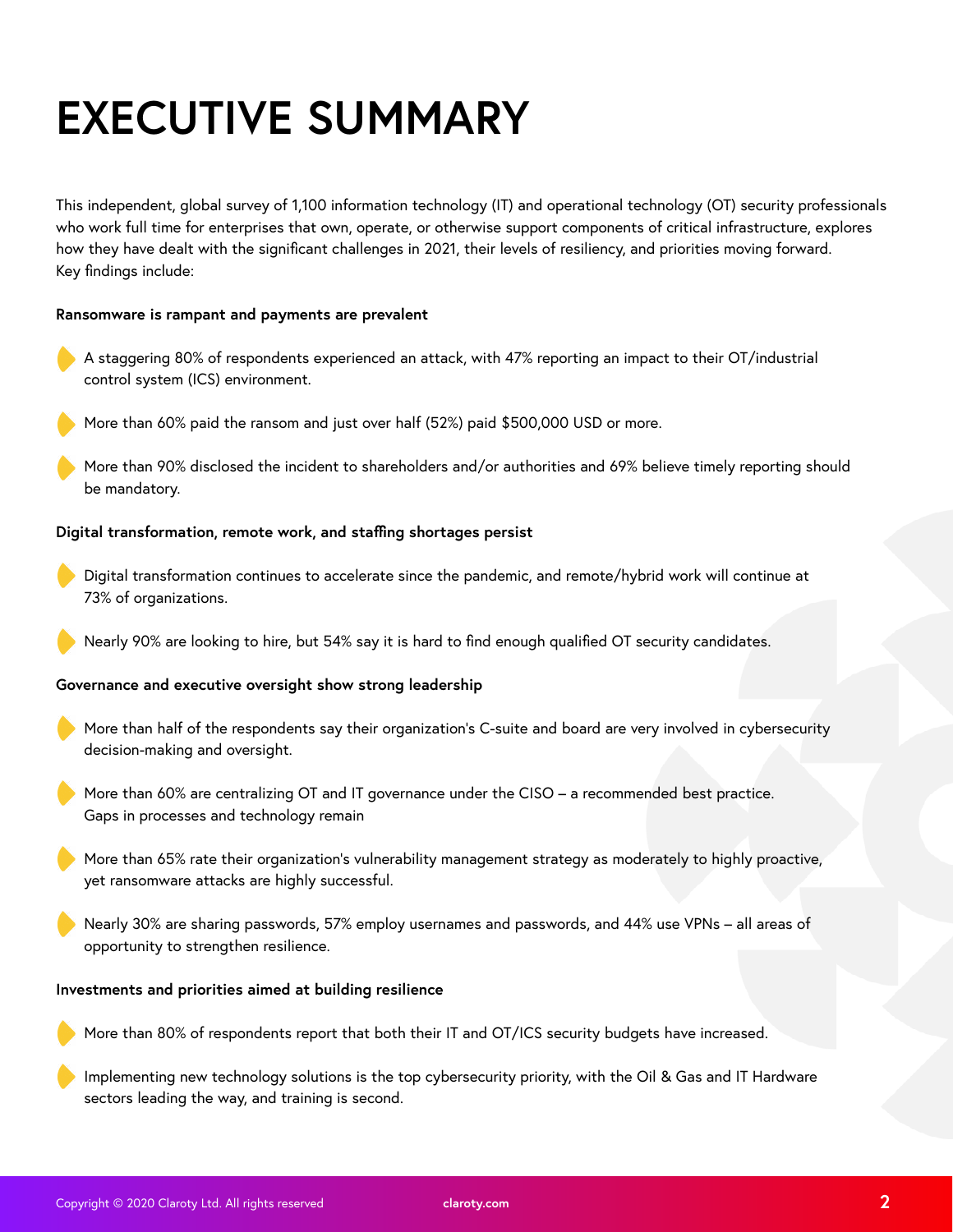## **INTRODUCTION**

Industrial organizations dealt with significant challenges in 2021. Cyberattacks on the Oldsmar, Florida water facility, Colonial Pipeline, and JBS, as well as the SolarWinds supply chain attack, propelled industrial cybersecurity to the national and global stage. Millions of people have woken up to the staggering financial and societal repercussions when critical infrastructure is disrupted. On top of this, business leaders continue to deal with the impact of the COVID-19 pandemic while determining how to operate efficiently and securely. It is against this backdrop that organizations must strive to remain resilient despite unprecedented and unpredictable issues.

To understand how industrial organizations are navigating these uncharted waters, Claroty's 2021 survey focused on:

- The trifecta of disruptions they are facing ransomware attacks, digital transformation, and remote work
- Key aspects to resiliency governance, best practices, and investment

Policies and priorities moving forward

## **METHODOLOGY**

Claroty contracted with Pollfish to conduct a survey of information technology (IT) and operational technology (OT) security professionals in the United States (500), Europe (300), and Asia-Pacific (300). Only individuals who work full time in IT security, OT/industrial control system (ICS) security, or as an OT/ICS engineer or operator completed the survey, for a total of 1,100 respondents. Slightly more than half (55%) of the organizations included have at least \$1B in revenue. More than a dozen industries are represented including IT Hardware, Oil & Gas (including Pipelines), Consumer Products, Electric Energy, Pharmaceutical/Life Sciences/Medical Devices, Transportation, Agriculture/Food & Beverage, Heavy Industry, Water & Waste, and Automotive. The survey was completed in September 2021.

### **KEY FINDINGS**

#### **A TRIFECTA OF DISRUPTIONS, WITH RANSOMWARE LEADING THE WAY**

The rising tide of ransomware attacks targeting industrial organizations has reached new heights and no organization is immune. On a global basis, a staggering 80% of respondents experienced an attack, and 47% said it impacted the OT/ICS environment. More than 90% of organizations that were attacked disclosed the incident to shareholders and/or authorities, and reported the impact was substantial or significant in almost half (49%) of the cases.

Looking more closely at the distribution of attacks, in industries including IT Hardware, Oil & Gas, Water & Waste, and Automotive, 90% were impacted by ransomware and 87% in Heavy Industry and Electric Energy. Not surprisingly, the larger the organization, the more likely an attack, as that's where the money is; far fewer (63%) SMBs (<\$500M annual revenue) report being impacted by ransomware.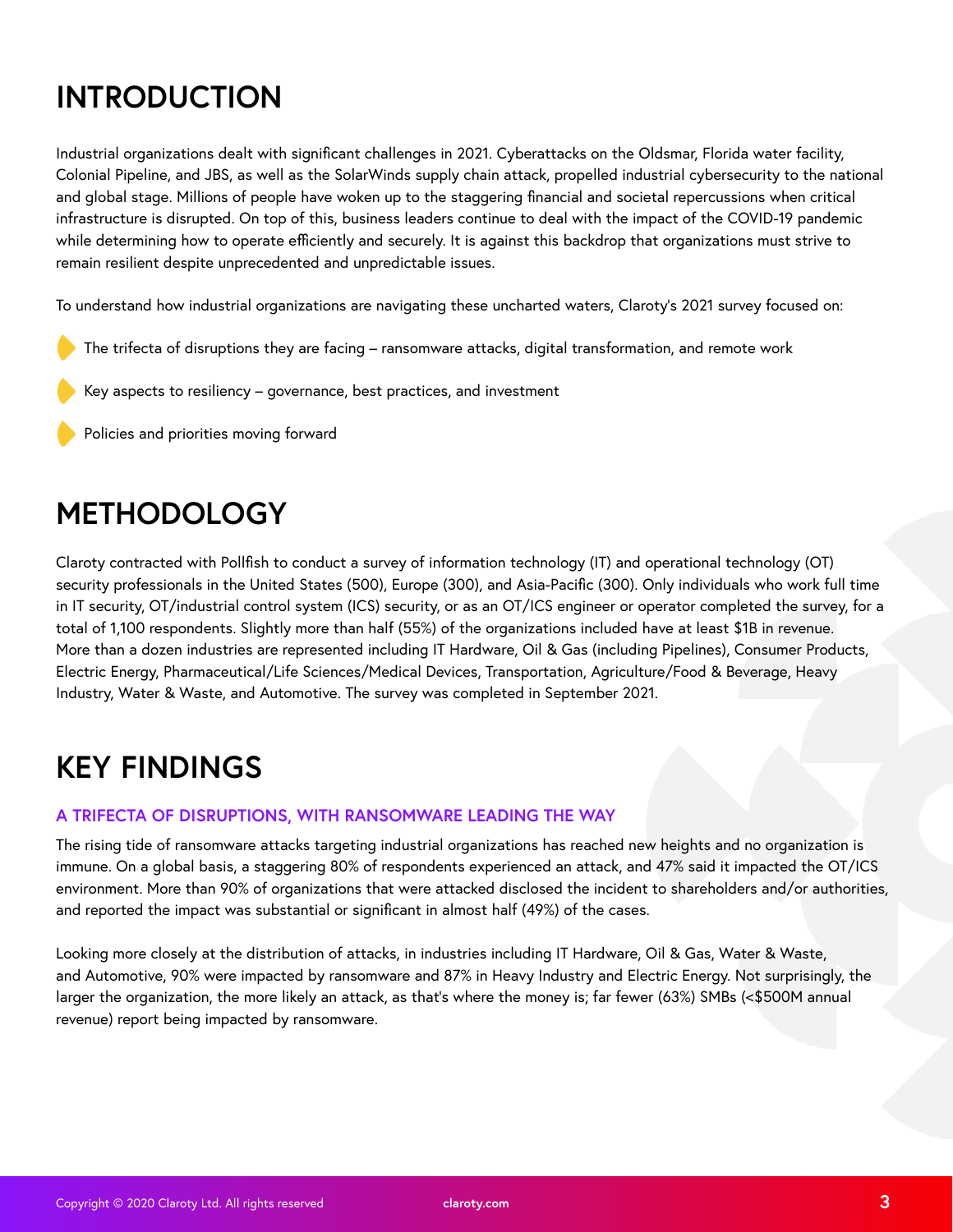#### **Q1. Has your organization experienced a ransomware attack within the past year?**

|                                                                              | <b>GLOBAL</b> | U.S.   | <b>APAC</b> | <b>EUROPE</b> |
|------------------------------------------------------------------------------|---------------|--------|-------------|---------------|
| Yes - impacted IT environment only                                           | 32.36%        | 36.40% | 31.00%      | 27.00%        |
| Yes - impacted OT/ICS environment only                                       | 20.27%        | 18.80% | 20.00%      | 23.00%        |
| Yes - impacted both IT and OT/ICS environments                               | 27.09%        | 29.40% | 27.00%      | 23.33%        |
| No                                                                           | 16.09%        | 11.00% | 20.67%      | 20.00%        |
| I'm not sure                                                                 | 4.18%         | 4.40%  | 1.33%       | 6.67%         |
| Q2. What was the scope of impact on operations?                              |               |        |             |               |
|                                                                              | <b>GLOBAL</b> | U.S.   | <b>APAC</b> | <b>EUROPE</b> |
| None or minimal - operations were never shutdown                             | 14.60%        | 16.08% | 13.68%      | 12.73%        |
| Partial impact to a site or business function                                | 36.03%        | 32.15% | 39.74%      | 39.55%        |
| Substantial impact to more than one site or function for<br>less than a week | 25.43%        | 24.11% | 27.35%      | 25.91%        |
| Substantial impact to more than one site or function for<br>more than a week | 16.19%        | 16.78% | 14.53%      | 16.82%        |
| Significant of full operations shut down for more than a week                | 7.75%         | 10.87% | 4.7%        | 5.00%         |

#### **Q3. Did your organization disclose the incident to shareholders and/or authorities?**

|                                      | <b>GLOBAL</b> | U.S.   | <b>APAC</b> | <b>EUROPE</b> |  |
|--------------------------------------|---------------|--------|-------------|---------------|--|
| Both shareholders and authorities    | 59.18%        | 64.54% | 58.55%      | 49.55%        |  |
| Shareholders only                    | 18.70%        | 13.95% | 22.22%      | 24.09%        |  |
| Authorities only                     | 12.88%        | 12.06% | 12.39%      | 15.00%        |  |
| Neither shareholders nor authorities | 5.02%         | 5.91%  | 2.99%       | 5.45%         |  |
| I'm not sure                         | 4.22%         | 3.55%  | 3.85%       | 5.91%         |  |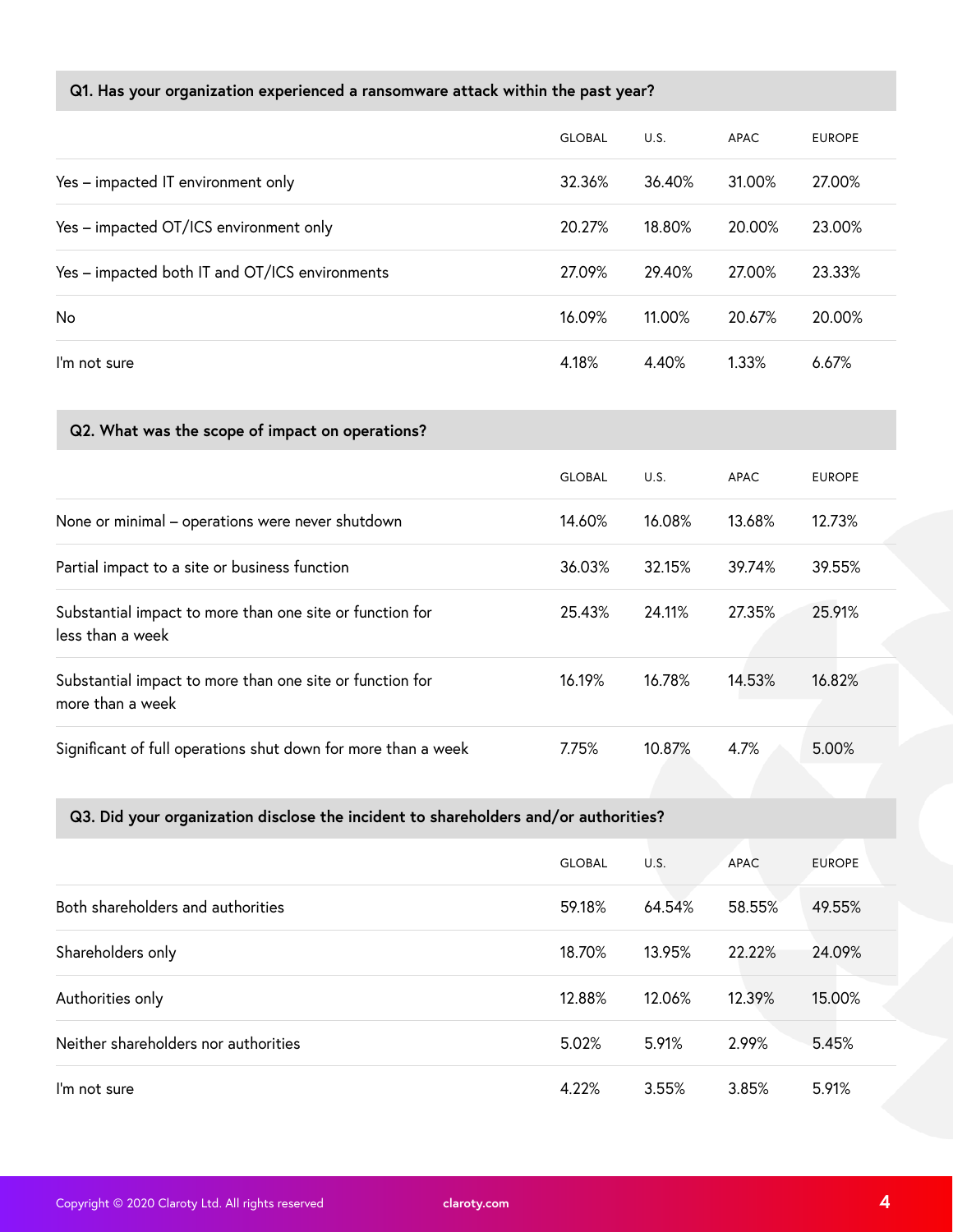For organizations that experienced a ransomware attack, the financial impact was significant. On a global basis, more than 60% paid the ransom and, of those, just over half (52%) paid \$500,000 USD or more. The U.S. led the way, where 76% paid the ransom and 57% paid \$500,000 or more, versus 51% that paid in APAC and 49% in Europe. Payouts also trended lower in those regions, concentrated in the \$100,000 - \$500,000 range.

What's driving this decision to pay the ransom? As the adage goes, "time is money." Regardless of region, a majority of respondents estimated a loss in revenue per hour of downtime to their operations equal to or greater than the payout. So, the financial model seems to favor paying the ransom given this equation and what's at stake. This reasoning is also likely why on a global basis 69% of respondents believe it should be legal to pay ransoms. To change the financial calculus, what's required is a system of incentives and disincentives that favor better controls and risk governance up front.

| Q4. Did your organization pay the ransom? |               |        |             |               |
|-------------------------------------------|---------------|--------|-------------|---------------|
|                                           | <b>GLOBAL</b> | U.S.   | <b>APAC</b> | <b>EUROPE</b> |
| Yes, we paid                              | 62.14%        | 76.36% | 50.85%      | 46.82%        |
| No, we did not pay                        | 31.70%        | 18.44% | 44.02%      | 44.09%        |
| I'm not sure                              | 6.16%         | 5.20%  | 5.13%       | 9.09%         |
| Q5. How much was the payment?             |               |        |             |               |
|                                           |               |        |             |               |
|                                           | <b>GLOBAL</b> | U.S.   | <b>APAC</b> | <b>EUROPE</b> |
| Less than \$100,000 USD                   | 15.96%        | 15.79% | 15.13%      | 17.48%        |
| \$100,000 - \$500,000 USD                 | 32.11%        | 26.93% | 40.34%      | 38.83%        |
| \$500,000 - \$1,000,000 USD               | 30.46%        | 29.72% | 30.25%      | 33.01%        |
| \$1,000,000 - \$5,000,000 USD             | 14.68%        | 17.65% | 13.45%      | 6.80%         |

#### **Q6. How much revenue would the operational impact of a downtime event cost your organization per hour?**

|                             | <b>GLOBAL</b> | U.S.   | APAC   | <b>EUROPE</b> |
|-----------------------------|---------------|--------|--------|---------------|
| Less than \$100,000 USD     | 20.64%        | 19.00% | 24.00% | 20.00%        |
| \$100,000 - \$500,000 USD   | 28.09%        | 25.60% | 29.67% | 30.67%        |
| \$500,000 - \$1,000,000 USD | 22.27%        | 23.00% | 21.67% | 21.67%        |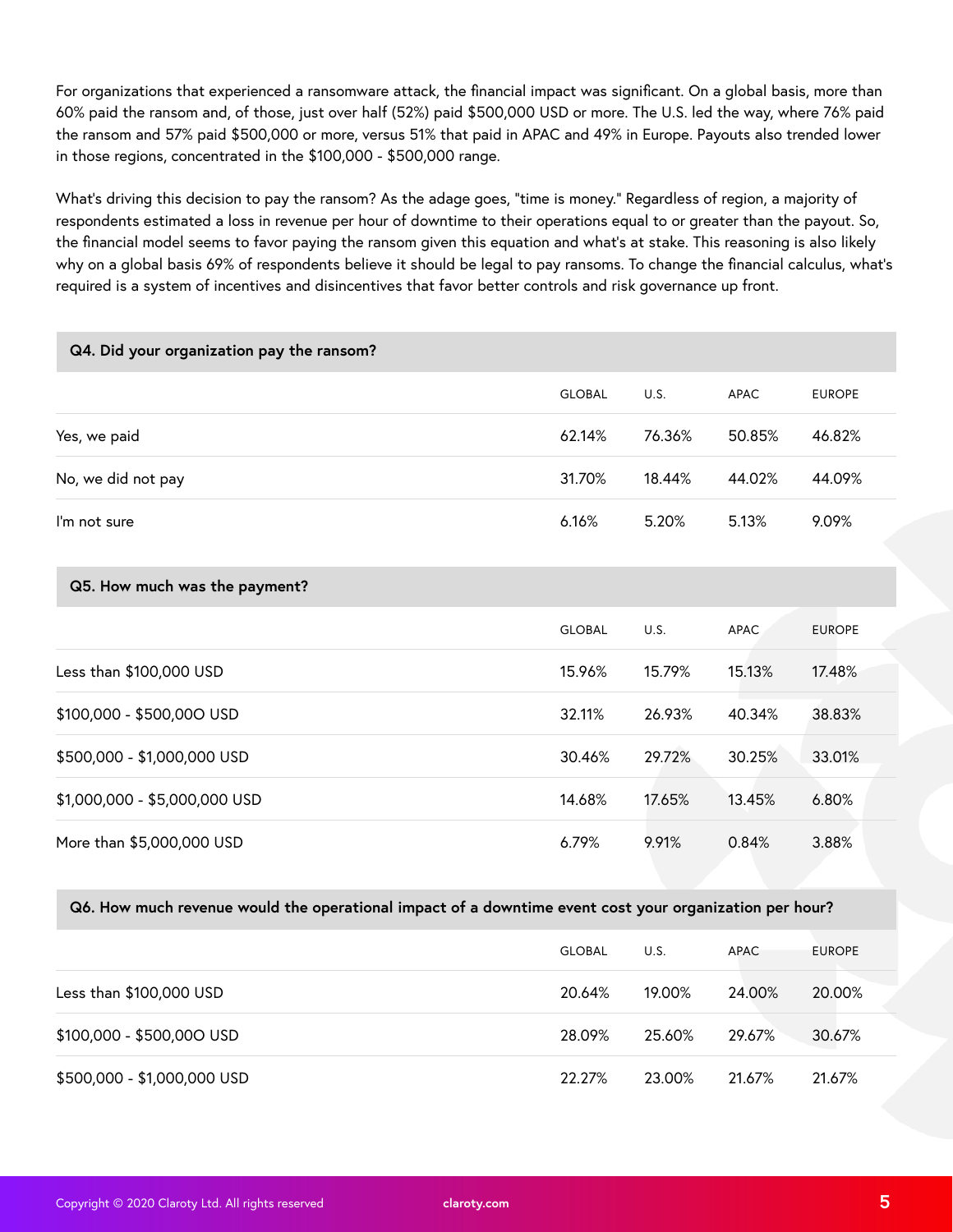| \$1,000,000 - \$5,000,000 USD | 14.45% | 16.00% | 14.33% | 12.00% |
|-------------------------------|--------|--------|--------|--------|
| More than \$5,000,000 USD     | 8.73%  | 12.20% | 4.67%  | 7.00%  |
| I don't know                  | 5.82%  | 4.20%  | 5.67%  | 8.67%  |

#### **Q7. In your opinion, should it be legal or illegal to pay the ransom after being impacted by ransomware?**

|                                                                                     | <b>GLOBAL</b> | U.S.   | APAC   | <b>EUROPE</b> |  |
|-------------------------------------------------------------------------------------|---------------|--------|--------|---------------|--|
| Legal, and there should be no requirement to report to regulators<br>or authorities | 28.00%        | 36.60% | 22.67% | 19.00%        |  |
| Legal, as long as the payment is reported to regulators or authorities              | 41.45%        | 40.80% | 45.00% | 39.00%        |  |
| Illegal                                                                             | 21.09%        | 14.40% | 25.33% | 28.00%        |  |
| I'm not sure                                                                        | 9.45%         | 8.20%  | 7.00%  | 14.00%        |  |

#### **DIGITAL TRANSFORMATION AND REMOTE WORK CONTINUE**

Respondents resoundingly report that digital transformation has accelerated since the start of the COVID-19 pandemic and, on a global basis, some level of remote work will continue at 73% of organizations for the foreseeable future. Digital transformation, the inherent increase in connectivity between IT and OT networks, and remote access for workers unlock tremendous business value. But these changes to OT/ICS environments also introduce risk by creating additional vectors for attackers. Results have played out in the headlines and spurred renewed warnings by the government on the risk of connecting industrial networks to IT networks and the need for a heightened state of awareness and controls.

#### **Q8. Has the speed of your organization's digital transformation accelerated since the start of the COVID-19 pandemic?**

|                                                          | <b>GLOBAL</b> | U.S.   | APAC   | <b>EUROPE</b> |
|----------------------------------------------------------|---------------|--------|--------|---------------|
| Yes, it has significantly accelerated                    | 51.64%        | 58.20% | 48.33% | 44.00%        |
| Yes, it has somewhat accelerated, but more could be done | 38.55%        | 32.20% | 49.33% | 38.33%        |
| No, it has not accelerated                               | 9.82%         | 9.60%  | 2.33%  | 17.67%        |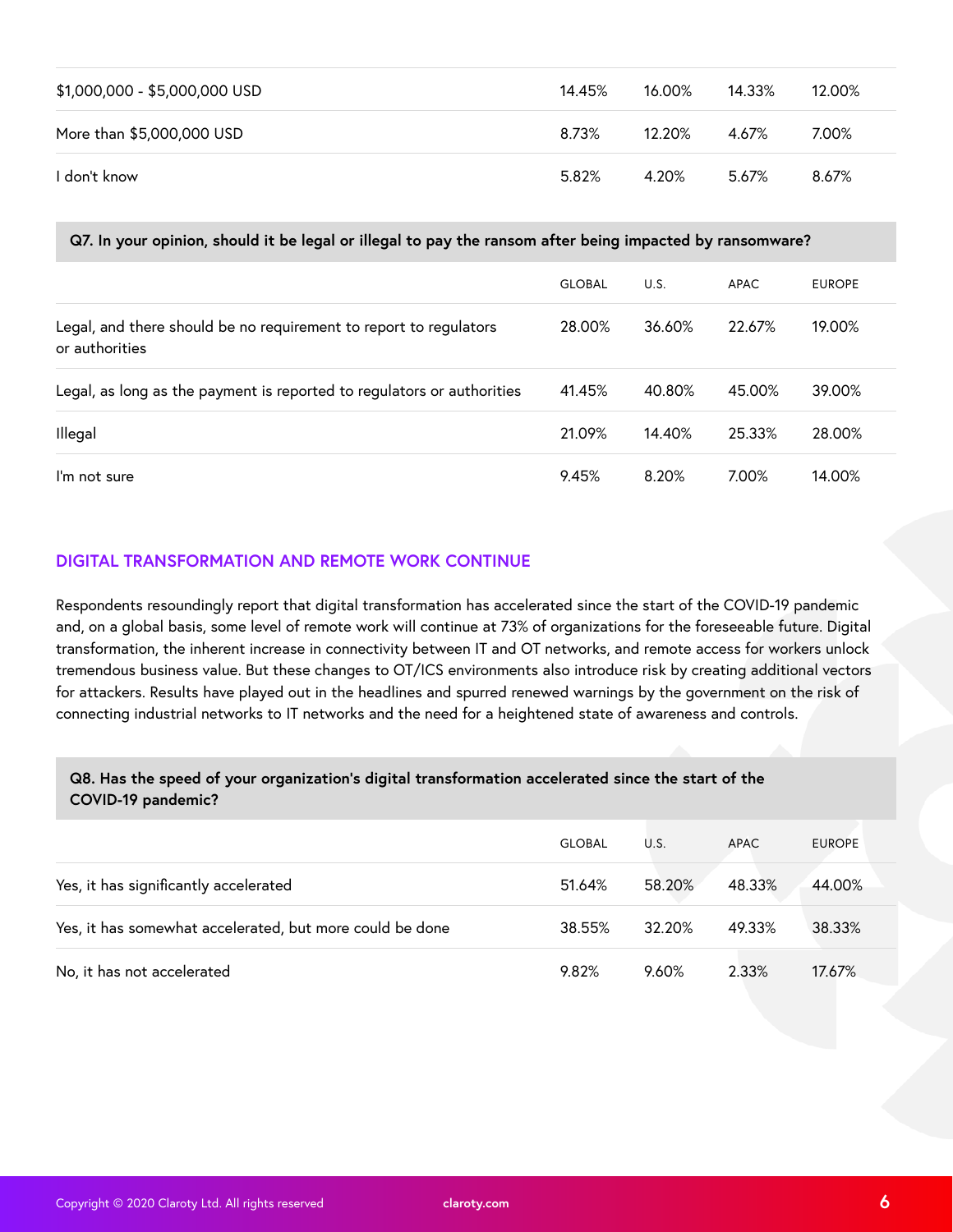#### **Q9. What is your organization's current policy regarding onsite vs. remote work as it relates to the COVID-19 pandemic?**

|                                                        | <b>GLOBAL</b> | U.S.   | APAC   | <b>EUROPE</b> |
|--------------------------------------------------------|---------------|--------|--------|---------------|
| 100% onsite                                            | 21.64%        | 27.00% | 17.67% | 16.67%        |
| 100% remote                                            | 16.45%        | 15.20% | 15.67% | 19.33%        |
| Only essential employees allowed/required to be onsite | 29.55%        | 23.00% | 39.00% | 31.00%        |
| Hybrid onsite/remote (mandated)                        | 20.09%        | 21.40% | 18.00% | 20.00%        |
| Hybrid onsite/remote (optional)                        | 9.45%         | 10.20% | 9.67%  | 8.00%         |
| Other                                                  | 2.82%         | 3.20%  | 0.00%  | 5.00%         |

#### **Q10. Once the COVID-19 pandemic is over, how will your organization's remote work policy change, compared to what it was before the pandemic?**

|                                                        | <b>GLOBAL</b> | U.S.   | <b>APAC</b> | <b>EUROPE</b> |
|--------------------------------------------------------|---------------|--------|-------------|---------------|
| 100% onsite                                            | 27.00%        | 31.80% | 26.00%      | 20.00%        |
| 100% remote                                            | 11.82%        | 13.60% | 9.33%       | 11.33%        |
| Only essential employees allowed/required to be onsite | 21.82%        | 19.80% | 26.00%      | 21.00%        |
| Hybrid onsite/remote (mandated)                        | 17.91%        | 15.40% | 20.00%      | 20.00%        |
| Hybrid onsite/remote (optional)                        | 11.73%        | 9.20%  | 13.67%      | 14.00%        |
|                                                        | 7.27%         | 8.00%  | 5.00%       | 8.33%         |
| Other                                                  | 2.45%         | 2.20%  | 0.00%       | 5.33%         |

#### **THE STATE OF RESILIENCY, STARTING WITH GOVERNANCE**

This survey shows that organizations have internalized the lessons learned from high-profile cyberattacks and are prioritizing cybersecurity by increasing investments and implementing new or updated processes and controls. For example, on a global basis more than half of the respondents say their organization's C-suite and board are very involved in cybersecurity decision-making and oversight, which bodes well for ongoing investment and prioritization. Following recommended best practice, on a global basis more than 60% are centralizing OT and IT governance under the CISO. What's more, the majority (62%) are aligned with government direction towards mandatory, timely reporting of cybersecurity incidents affecting IT and OT/ICS systems.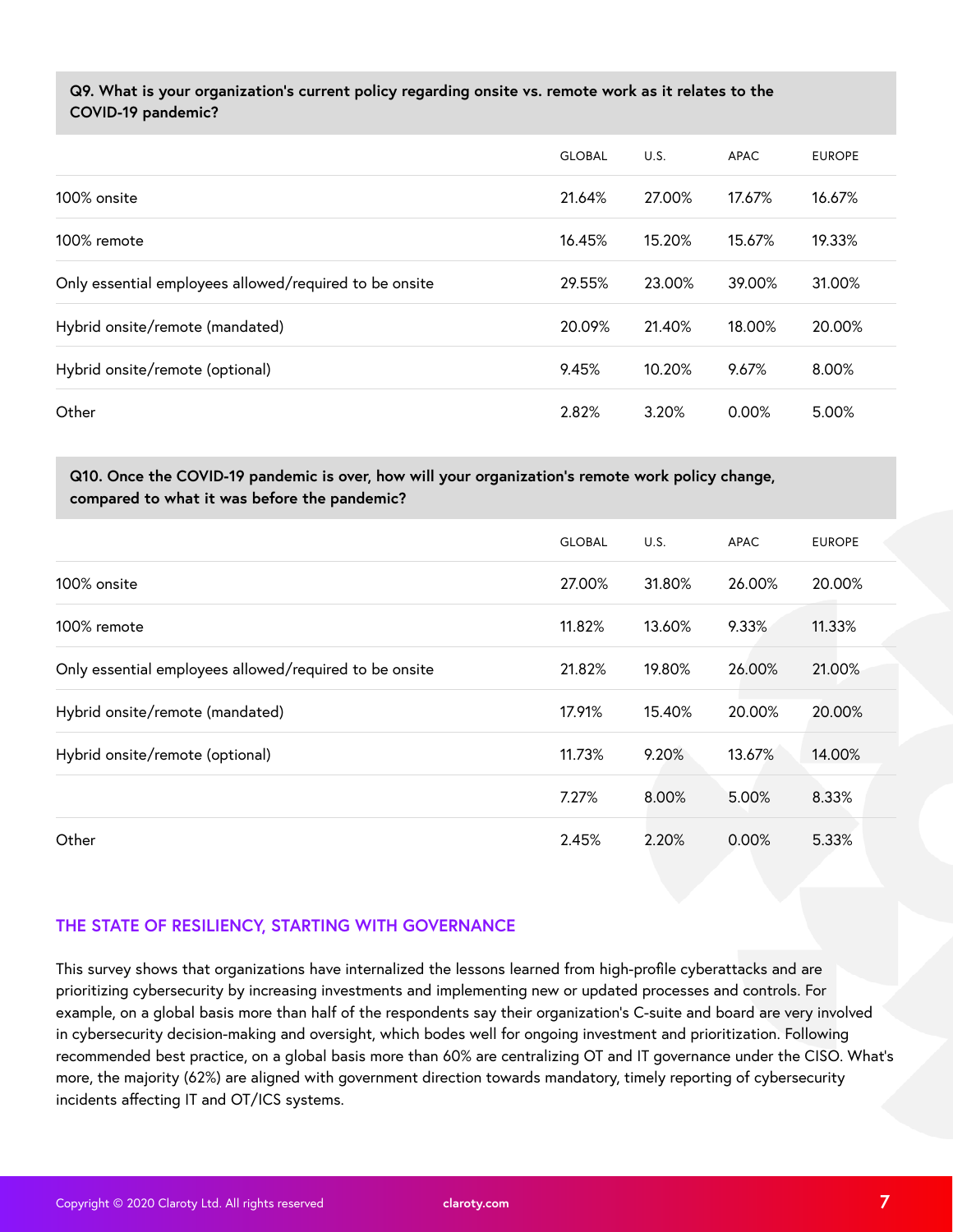#### **Q11. Has your organization made any of the following changes since the high-profile ransomware incidents involving Colonial Pipeline and JBS that occurred earlier in 2021? (multiple answers permitted)**

|                                                                                | <b>GLOBAL</b> | U.S.   | APAC   | <b>EUROPE</b> |
|--------------------------------------------------------------------------------|---------------|--------|--------|---------------|
| Cybersecurity is a bigger priority now that it was before the incidents        | 53.91%        | 60.80% | 52.33% | 44.00%        |
| We are increasing our investments in cybersecurity                             | 54.00%        | 54.80% | 55.00% | 51.67%        |
| We are implementing new and/or updated cybersecurity controls<br>and processes | 41.09%        | 48.80% | 40.00% | 29.33%        |
| None of the above                                                              | 5.09%         | 4.40%  | 2.33%  | 9.00%         |

#### **Q12. Who is ultimately responsible for the cybersecurity of your organization's OT/ICS?**

|                                 | <b>GLOBAL</b> | U.S.   | APAC   | <b>EUROPE</b> |
|---------------------------------|---------------|--------|--------|---------------|
| CISO and/or security operations | 60.82%        | 65.60% | 64.33% | 49.33%        |
| COO and/or plant manager        | 25.55%        | 22.40% | 28.67% | 27.67%        |
| I'm not sure                    | 8.64%         | 6.40%  | 6.67%  | 14.33%        |
| Other                           | 5.00%         | 5.60%  | 0.33%  | 8.67%         |

#### **Q13. To what degree is the head of your organization's C-suite/executive team involved in cybersecurity-related decision making and oversight?**

|                             | <b>GLOBAL</b> | U.S.   | APAC   | <b>EUROPE</b> |
|-----------------------------|---------------|--------|--------|---------------|
| Very involved               | 52.36%        | 62.20% | 50.00% | 38.33%        |
| Involved on a limited basis | 36.82%        | 26.20% | 45.67% | 45.67%        |
| Not involved at all         | 6.55%         | 6.40%  | 3.67%  | 9.67%         |
| I'm not sure                | 4.27%         | 5.20%  | 0.67%  | 6.33%         |

#### **Q14. Is your organization's board of directors involved in cybersecurity-related decision making and oversight?**

|                             | GLOBAL | U.S.   | APAC   | <b>EUROPE</b> |
|-----------------------------|--------|--------|--------|---------------|
| Very involved               | 50.27% | 59.00% | 44.67% | 41.33%        |
| Involved on a limited basis | 37.55% | 27.80% | 48.33% | 43.00%        |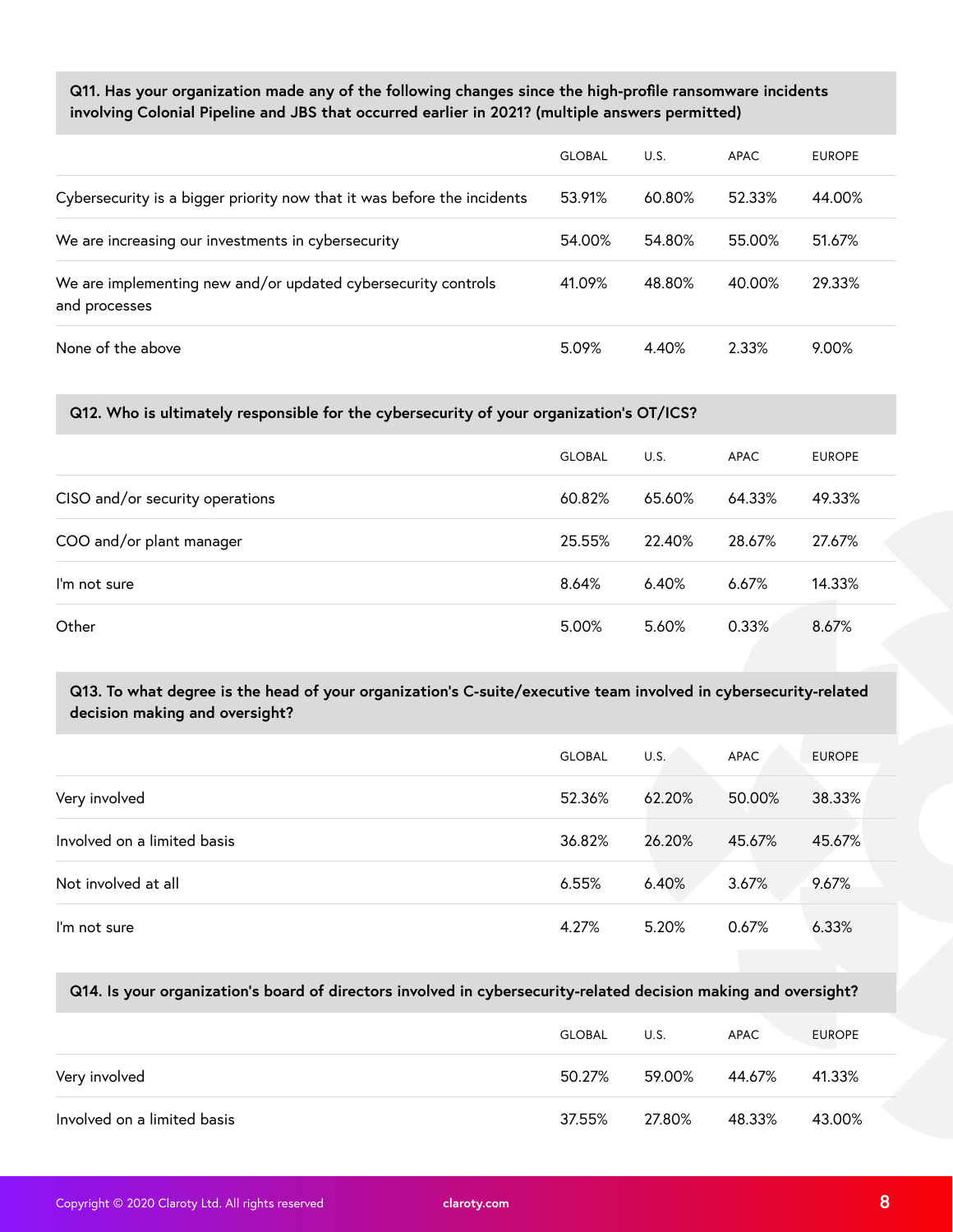| Not involved at all | 8.36% | 8.40% | 5.33% | 11.33% |
|---------------------|-------|-------|-------|--------|
| I'm not sure        | 3.82% | 4.80% | 1.67% | 4.33%  |

**Q15. In your opinion should the timely reporting of cybersecurity incidents affecting IT and OT/ICS systems within your organization to government regulators be mandatory or voluntary?**

|           | GLOBAL | U.S.          | APAC   | <b>EUROPE</b> |
|-----------|--------|---------------|--------|---------------|
| Mandatory | 62.73% | 68.00%        | 62.00% | 54.67%        |
| Voluntary | 28.55% | 24.80% 31.33% |        | 32.00%        |
| Undecided | 8.73%  | 7.20%         | 6.67%  | 13.33%        |

On a global basis, confidence in the capabilities of their IT security professionals to manage the OT/ICS environment's cybersecurity continues to grow, reaching 65% up from 61% in our previous survey conducted last year. But there is an ever-increasing need for security professionals. Nearly 90% are looking to hire, with 40% saying the need is urgent and 54% reporting it has been somewhat difficult to find enough candidates with the skills and experience required to properly manage an OT network's cybersecurity.

#### **Q16. Do the IT security professionals in your organization have the skills and experience required to properly manage your OT/ICS environment's cybersecurity?**

|          | GLOBAL | U.S.           | APAC  | <b>EUROPE</b> |
|----------|--------|----------------|-------|---------------|
| Yes      | 65.82% | 70.80%  67.67% |       | 55.67%        |
| Somewhat | 29.27% | 23.60% 31.33%  |       | 36.67%        |
| No       | 4.91%  | 5.60%          | 1.00% | 7.67%         |

#### **Q17. Is your organization actively looking to hire more industrial cybersecurity professionals?**

|                              | <b>GLOBAL</b> | U.S.   | <b>APAC</b> | <b>EUROPE</b> |
|------------------------------|---------------|--------|-------------|---------------|
| Yes we are, urgently         | 39.91%        | 49.80% | 29.67%      | 33.67%        |
| Yes we are, in the long term | 49.91%        | 41.00% | 62.00%      | 52.67%        |
| No, we are not               | 10.18%        | 9.20%  | 8.33%       | 13.67%        |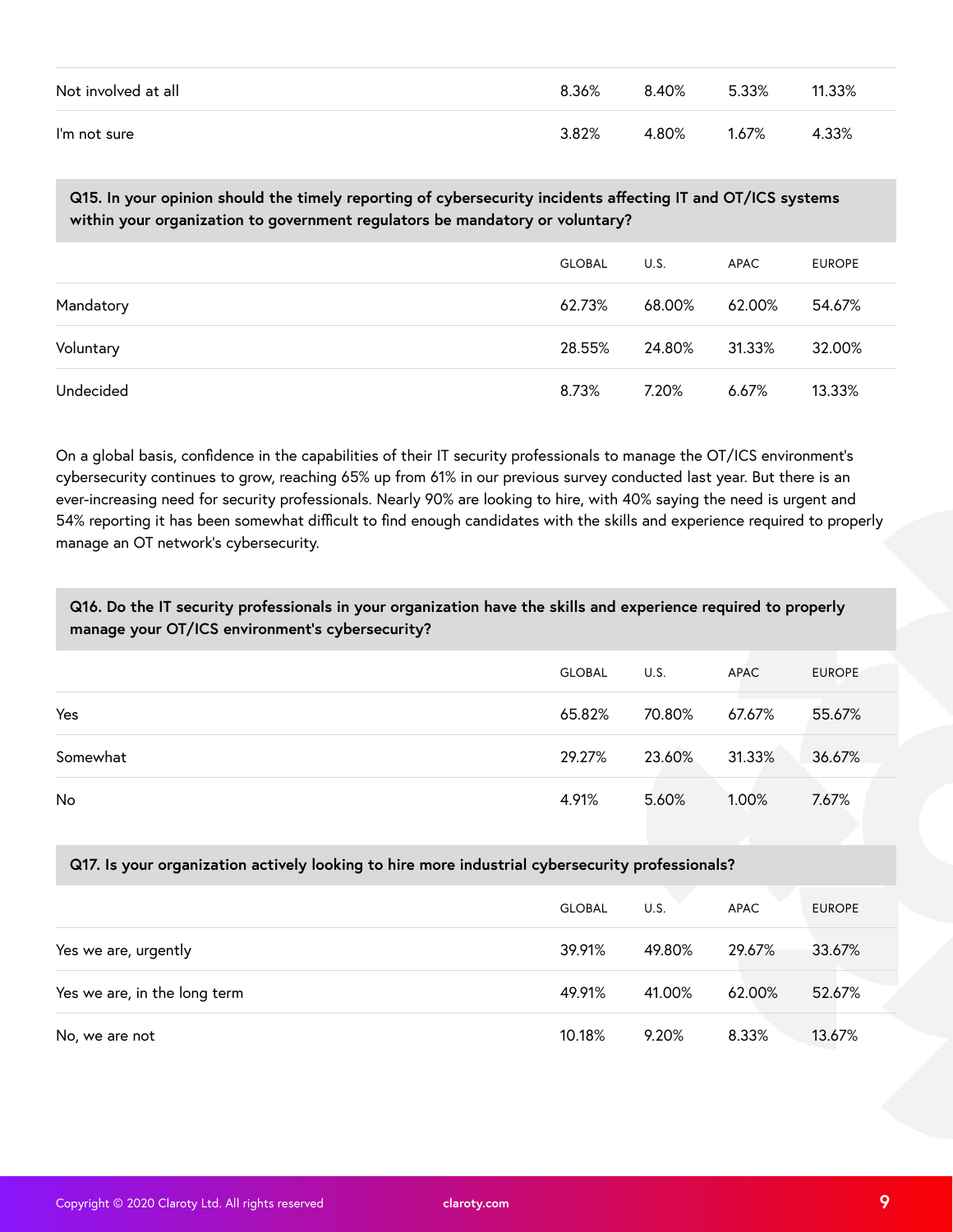#### **Q18. Has it been difficult to find enough candidates that have the skills and experience required to properly manage an OT network's cybersecurity?**

|                                      | <b>GLOBAL</b> | U.S.   | APAC   | <b>EUROPE</b> |
|--------------------------------------|---------------|--------|--------|---------------|
| Yes, it has been extremely difficult | 34.21%        | 44.05% | 26.91% | 24.71%        |
| Yes, it has been somewhat difficult  | 54.15%        | 44.71% | 64.36% | 59.85%        |
| No, it has not been difficult        | 11.64%        | 11.23% | 8.73%  | 15.44%        |

#### **BEST PRACTICES – PROCESSES AND TECHNOLOGY**

Most respondents categorize their organization's cybersecurity maturity at level 4, the managed level, with Europe the exception at maturity level 3. And on a global basis more than 65% rate their vulnerability management strategy as moderately to highly proactive, with Europe at 55%. Yet ransomware attacks are still highly successful.

| Q19. How would you rate your organization's cybersecurity maturity, based on the capability maturity |  |
|------------------------------------------------------------------------------------------------------|--|
| matrix (CMM)*?                                                                                       |  |

|                         | <b>GLOBAL</b> | U.S.   | APAC   | <b>EUROPE</b> |
|-------------------------|---------------|--------|--------|---------------|
| CMM 1: Initial level    | 7.18%         | 10.20% | 5.00%  | 4.33%         |
| CMM 2: Repeatable level | 15.73%        | 15.20% | 16.67% | 15.67%        |
| CMM 3: Defined level    | 24.82%        | 18.40% | 28.33% | 32.00%        |
| CMM 4: Managed level    | 31.27%        | 29.60% | 36.33% | 29.00%        |
| CMM 5: Optimizing level | 16.18%        | 21.40% | 10.33% | 13.33%        |
| I'm not sure            | 4.82%         | 5.20%  | 3.33%  | 5.67%         |

*\*Note: Developed by the Software Engineering Institute of Carnegie Mellon University, the CMM is a long-established framework for continuous process improvement that breaks the five maturity levels into evolutionary steps. The objective is to improve the quality of the development and delivery of products and services, in this case cybersecurity.*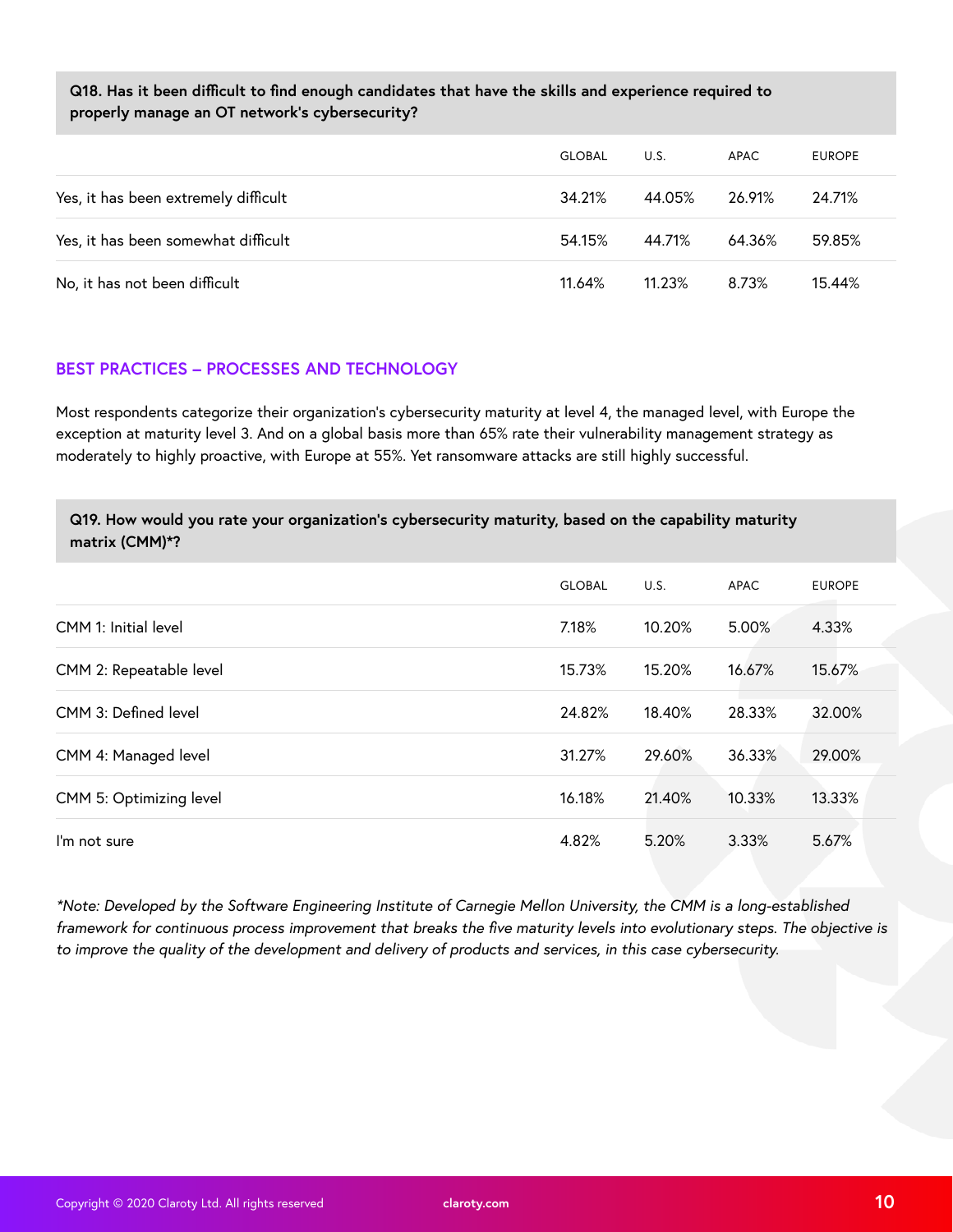#### **Q20. Which of these best describes your vulnerability management strategy?**

|                                                                                                                             | <b>GLOBAL</b> | U.S.   | <b>APAC</b> | <b>EUROPE</b> |
|-----------------------------------------------------------------------------------------------------------------------------|---------------|--------|-------------|---------------|
| Highly Proactive - We conduct vulnerability assessments continuously                                                        | 30.27%        | 42.80% | 21.33%      | 18.33%        |
| Moderately Proactive - We conduct vulnerability assessments frequently                                                      | 35.73%        | 30.60% | 43.33%      | 36.67%        |
| Mildly Proactive - We conduct vulnerability assessments occasionally                                                        | 17.18%        | 12.20% | 21.33%      | 21.33%        |
| Reactive - We have a dedicated team/process for assessing<br>vulnerabilities when brought to our attention by a third party | 9.36%         | 6.80%  | 11.00%      | 12.00%        |
| None - We do not have an established process for assessing<br>vulnerabilities                                               | 2.82%         | 2.40%  | 1.67%       | 4.67%         |
| l don't know                                                                                                                | 2.64%         | 2.40%  | 1.33%       | 4.33%         |
| Other                                                                                                                       | 2.00%         | 2.80%  | 0.00%       | 2.67%         |

Improved cyber training is needed to help thwart ransomware attacks. On a global basis, a third (33%) of respondents say that training related to preventing and managing future cyberattacks is not adequate or not provided. In our 2020 survey, 83% reported training related to working remotely was provided. However, it appears skills development to mitigate risk from attacks that take advantage of vulnerabilities spurred by this new, distributed environment is lacking. As the answers below reveal, OT remote access needs improvement. Nearly 30% are sharing passwords (although this is closer to 20% in APAC and Europe), 57% employ usernames and passwords, and 44% use VPNs. Basic cyber hygiene, stronger passwords, and secure remote access solutions can help strengthen resilience against attacks.

#### **Q21. To what extent does your organization provide training or encourage the development of new skills related to preventing and managing future cyberattacks (such as ransomware)?**

|                                                                                                      | <b>GLOBAL</b> | U.S.   | <b>APAC</b> | <b>EUROPE</b> |
|------------------------------------------------------------------------------------------------------|---------------|--------|-------------|---------------|
| Not at all                                                                                           | 6.82%         | 7.20%  | 3.00%       | 10.00%        |
| To a limited extent but not adequate                                                                 | 26.55%        | 21.80% | 30.67%      | 30.33%        |
| To an adequate extent based on our risk tolerance                                                    | 39.91%        | 37.60% | 44.67%      | 39.00%        |
| We have a risk aware culture that encourages cyber risk<br>management training and skill development | 26.73%        | 33.40% | 21.67%      | 20.67%        |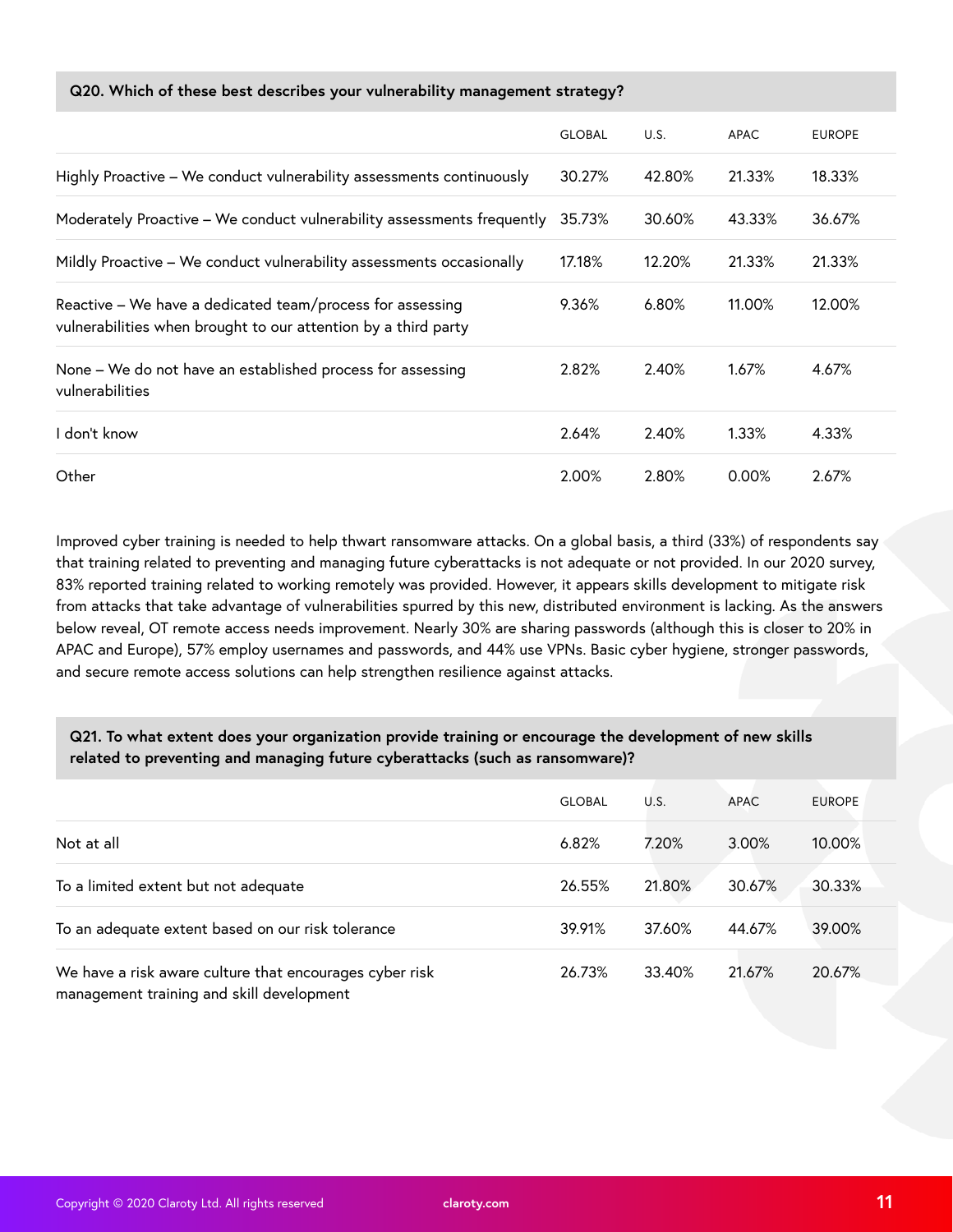#### **Q22. Which of the following has your organization implemented for OT remote access? (multiple answers permitted)**

|                              | <b>GLOBAL</b> | U.S.   | <b>APAC</b> | <b>EUROPE</b> |
|------------------------------|---------------|--------|-------------|---------------|
| <b>VPN</b>                   | 44.09%        | 42.60% | 50.00%      | 40.67%        |
| Username and password        | 56.73%        | 59.00% | 61.67%      | 48.00%        |
| Shared passwords             | 29.09%        | 39.20% | 21.67%      | 19.67%        |
| Single-factor authentication | 35.91%        | 42.80% | 33.67%      | 26.67%        |
| Remote user monitoring       | 37.55%        | 40.80% | 37.33%      | 32.33%        |
| Multi-factor authentication  | 46.64%        | 48.40% | 49.00%      | 41.33%        |
| Nothing                      | 7.73%         | 9.80%  | 3.33%       | 8.67%         |
| Other                        | 4.91%         | 6.00%  | 0.00%       | 8.00%         |

#### **INVESTMENTS AND PRIORITIES**

More than 80% of respondents report that both their IT and OT/ICS security budgets have increased since the start of the COVID-19 pandemic. The number is close to 90% in industries including IT Hardware, Oil & Gas, and Electric Energy. This widespread increase in investment is likely a direct result of executive- and board-level prioritization of cybersecurity amidst the scourge of ransomware that has disrupted operations for most industrial organizations surveyed, as well as the high-profile SolarWinds compromise which put IT companies on notice that they could be launching pads for this particularly insidious type of attack.

#### **Q23. How has your organization's IT security budget changed since the start of the COVID-19 pandemic?**

|                                                | <b>GLOBAL</b> | U.S.   | APAC   | <b>EUROPE</b> |
|------------------------------------------------|---------------|--------|--------|---------------|
| IT security budget has significantly increased | 39.73%        | 50.40% | 35.00% | 26.67%        |
| IT security budget has moderately increased    | 43.45%        | 34.00% | 55.33% | 47.33%        |
| IT security budget has decreased               | 9.27%         | 8.60%  | 5.67%  | 14.00%        |
| IT security budget has not changed             | 7.55%         | 7.00%  | 4.00%  | 12.00%        |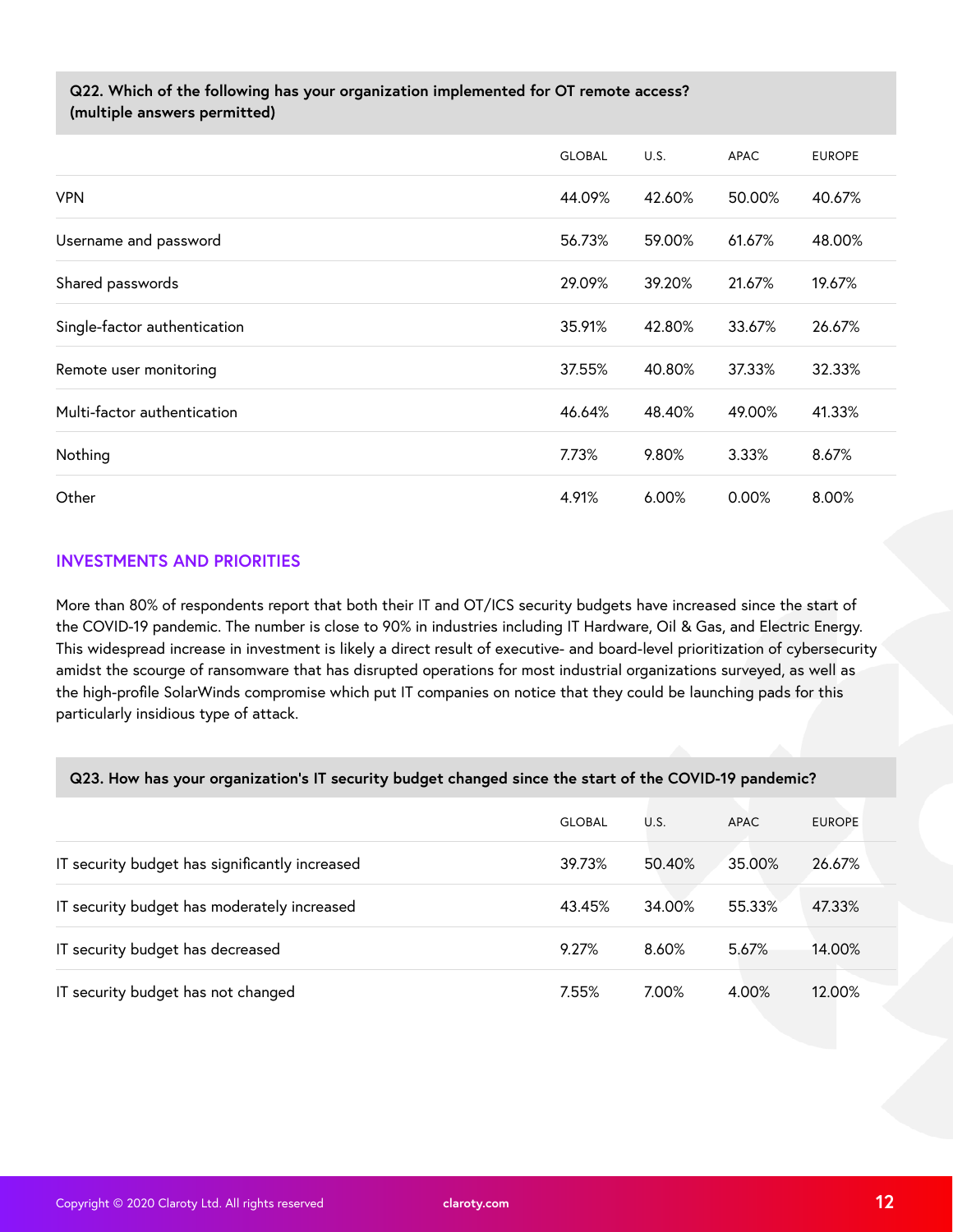#### **Q24. How has your organization's OT/ICS security budget changed since the start of the COVID-19 pandemic?**

|                                                    | <b>GLOBAL</b> | U.S.   | APAC   | <b>EUROPE</b> |
|----------------------------------------------------|---------------|--------|--------|---------------|
| OT/ICS security budget has significantly increased | 36.27%        | 49.80% | 28.00% | 22.00%        |
| OT/ICS security budget has moderately increased    | 45.55%        | 33.80% | 62.00% | 48.67%        |
| OT/ICS security budget has decreased               | 9.18%         | 9.40%  | 5.33%  | 12.67%        |
| OT/ICS security budget has not changed             | 9.00%         | 7.00%  | 4.67%  | 16.67%        |

#### **RECOMMENDATIONS**

Consistent with results from our previous survey, respondents across regions consistently and overwhelmingly rank implementing new technology solutions as the top priority, with respondents in Oil & Gas and IT Hardware tilting the ranking at 57% and 49% respectively. That said, Europe lists training as a close second and SMBs prioritize training and technology equally at the top.

| Q25. What would you like to see be your organization's highest cybersecurity priority moving forward? |               |        |             |               |  |  |
|-------------------------------------------------------------------------------------------------------|---------------|--------|-------------|---------------|--|--|
|                                                                                                       | <b>GLOBAL</b> | U.S.   | <b>APAC</b> | <b>EUROPE</b> |  |  |
| Implement new technology solutions                                                                    | 40.27%        | 46.60% | 38.67%      | 31.33%        |  |  |
| Hire more staff                                                                                       | 16.09%        | 14.80% | 14.00%      | 20.33%        |  |  |
| Provide training for existing staff                                                                   | 23.82%        | 18.60% | 29.00%      | 27.33%        |  |  |
| Enabling a long-term/indefinitely remote workforce                                                    | 10.73%        | 8.60%  | 14.67%      | 10.33%        |  |  |
| Increase overall budget                                                                               | 7.45%         | 9.60%  | 3.67%       | 7.67%         |  |  |
| Other                                                                                                 | 1.64%         | 1.80%  | 0.00%       | 3.00%         |  |  |

As this survey has shown, industrial organizations are on the right track. A majority of organizations have already extended existing IT risk management and governance processes to include OT networks, with responsibility under the CISO, and have increased both IT and OT/ICS security budgets. However, the success ransomware attacks have had on most of these organizations, and the continuation of digital transformation and remote work, are undeniable. Organizations must remain alert and continue to build resilience.

The industrial cybersecurity industry has made tremendous progress in creating technology solutions that help eliminate blind spots and close security gaps to build resilience. Furthermore, solutions that can be implemented without burdening existing infrastructure and personnel with unnecessary traffic, hardware, complex configurations, lengthy deployments, or steep learning curves are crucial given the hiring challenges nearly every organization is facing.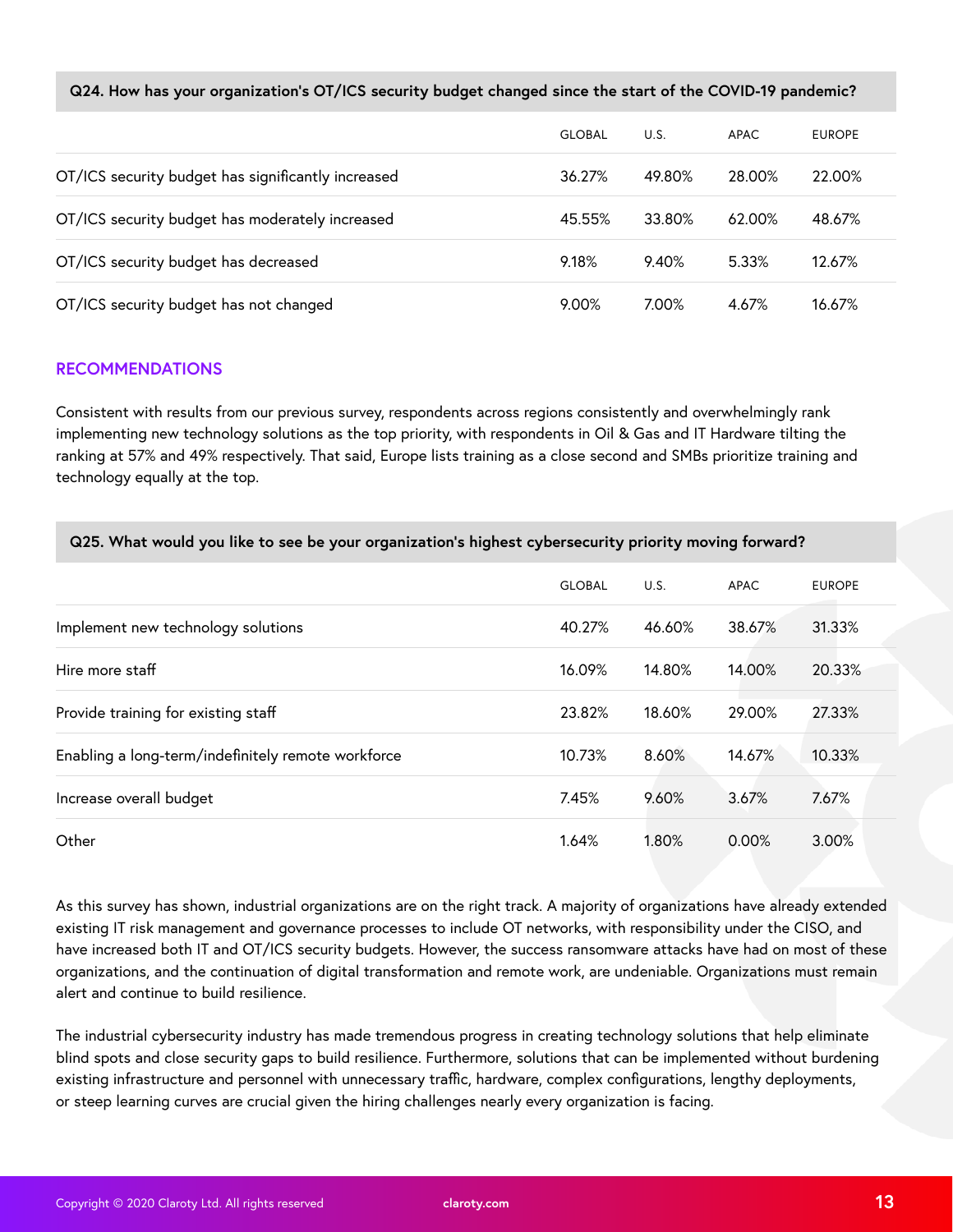The following five recommended technologies and processes can help security leaders and their teams better protect their OT environments and enable the business in today's hyperconnected world.

- **1. Extend risk governance to include cyber-physical assets.** Devices that are not designed with security in mind introduce risk when connected to IT and OT networks. This includes all Industrial IoT, ICS, and Enterprise IoT components. Extending governance to include these assets is a challenging step for many organizations since it's not an easy task to even identify them. It's a process that might take iterations. Thankfully, in the last few years the industry has made tremendous progress in technology that makes it easier to discover such assets and profile their exposure, risk, and vulnerabilities.
- **2. Maintain proper segmentation.** There are many business processes and applications that need to communicate across the IT/OT boundary, so organizations need to ensure this is done in a secure way. Ensuring an organization's OT network and assets are isolated from IT in a manner that aligns with segmentation best practices can be a highly effective means of stopping the lateral spread of ransomware and other malware from IT to OT. In addition to segmentation between IT and OT networks, deploy virtual segmentation to zones within the OT environment. This will help detect lateral movement within the OT networks. And when remote operations need access directly into the OT networks, make sure this is done through a secure remote access connection with strict controls over users, devices, and sessions. These solutions can be deployed without burdening the OT environment.
- **3. Practice good cyber hygiene.** Ensure that cyber hygiene extends to OT and IoT devices. This includes the use of strong passwords (and not sharing passwords amongst different users), a password vault, and multi-factor authentication. Some processes, like patching legacy systems, might be more challenging or not possible. If that is the case, identify and implement compensating controls such as firewall rules and access control lists. The Cybersecurity and Infrastructure Security Agency (CISA) has a number of no-cost hygiene tools – including scanning, assessments, and testing – to help reduce exposure to threats.
- **4. Implement a robust system monitoring program.** Being able to monitor for threats in both IT and OT networks and anything that is traversing that boundary is imperative for effective and efficient detection and response. Agentless solutions that are purpose-built for continuous threat monitoring across the OT network, can be implemented quickly, integrate equally well with OT and IT systems and workflows, and allow IT and OT teams to look at OT environments together. Working from the same set of information these teams take specific steps to manage and mitigate risk from both known and unknown, emerging threats.
- **5. Assess and build preparedness.** Implementing the above capabilities and strengthening resilience gives security leaders and teams peace of mind. Running tabletop exercises of ransomware attacks provides a deeper understanding of organizational and technical preparedness. This affords organizations an opportunity to create an improved incident response plan that will build confidence in preparedness and in-the-moment decision making, and resilience to such attacks. If not already in place, formalize partnerships with incident response and legal firms. When these firms already have established working relationships with internal stakeholders and teams, have visibility into existing IT and OT infrastructure and controls, and understand the business and risk profile, they are capable of providing better counsel, faster in the face of an attack.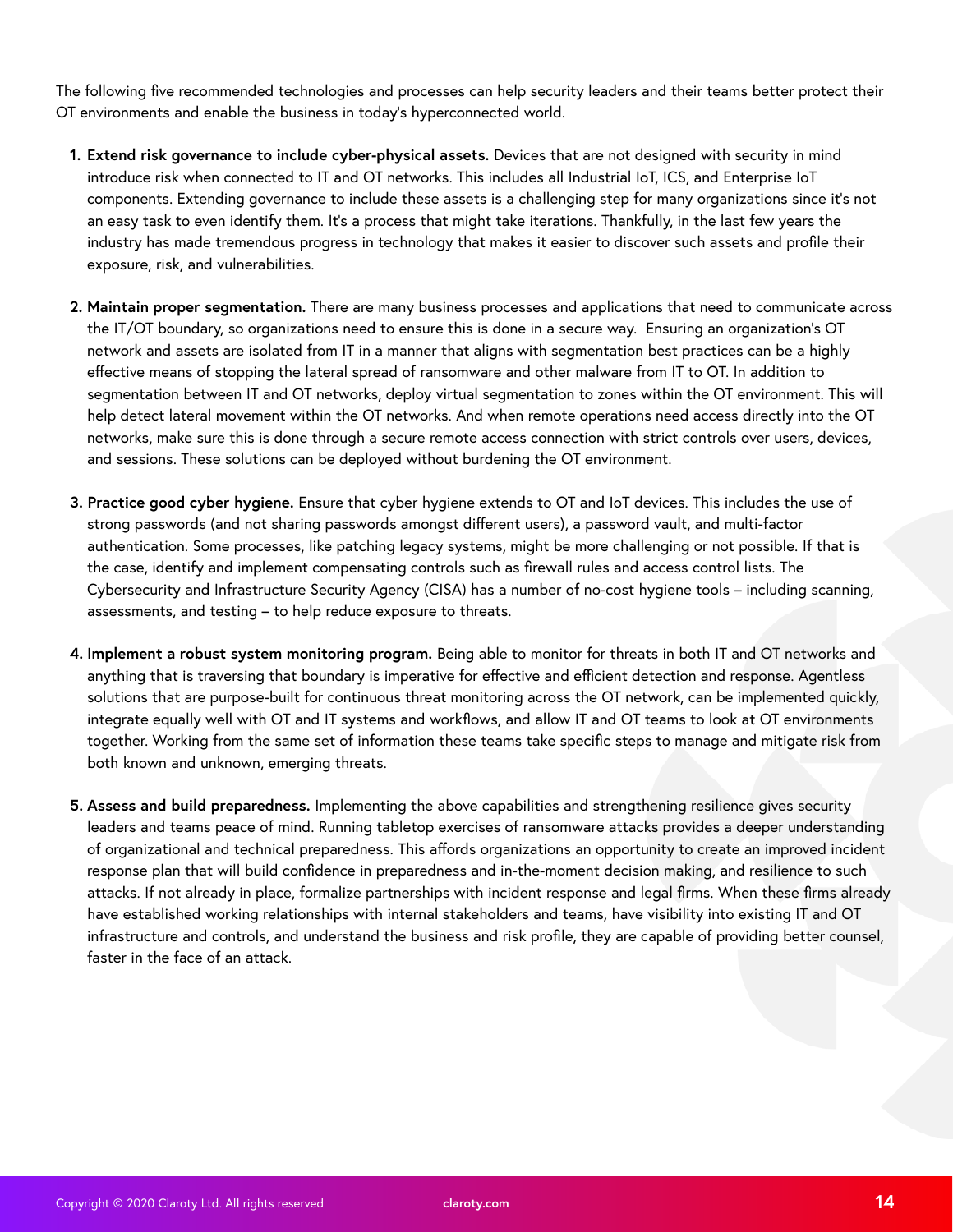## **CONCLUSION**

As digital transformation and remote work continued throughout 2021, ransomware attacks on IT and OT/ICS networks were rampant and payouts were significant. As long as the financial model continues to favor paying the ransom, these threats will continue. The only way to mitigate the risk is to understand how to make hyperconnectivity more secure. Gaps in processes and technology, some that have existed for years, must be addressed. Fortunately, organizations across the globe have strong executive leadership and trusted cybersecurity experts at the helm. Standing together, they are on the right track. Extending governance to include OT networks, allocating additional resources, and prioritizing best practices and controls, they are building resilience amid disruption.